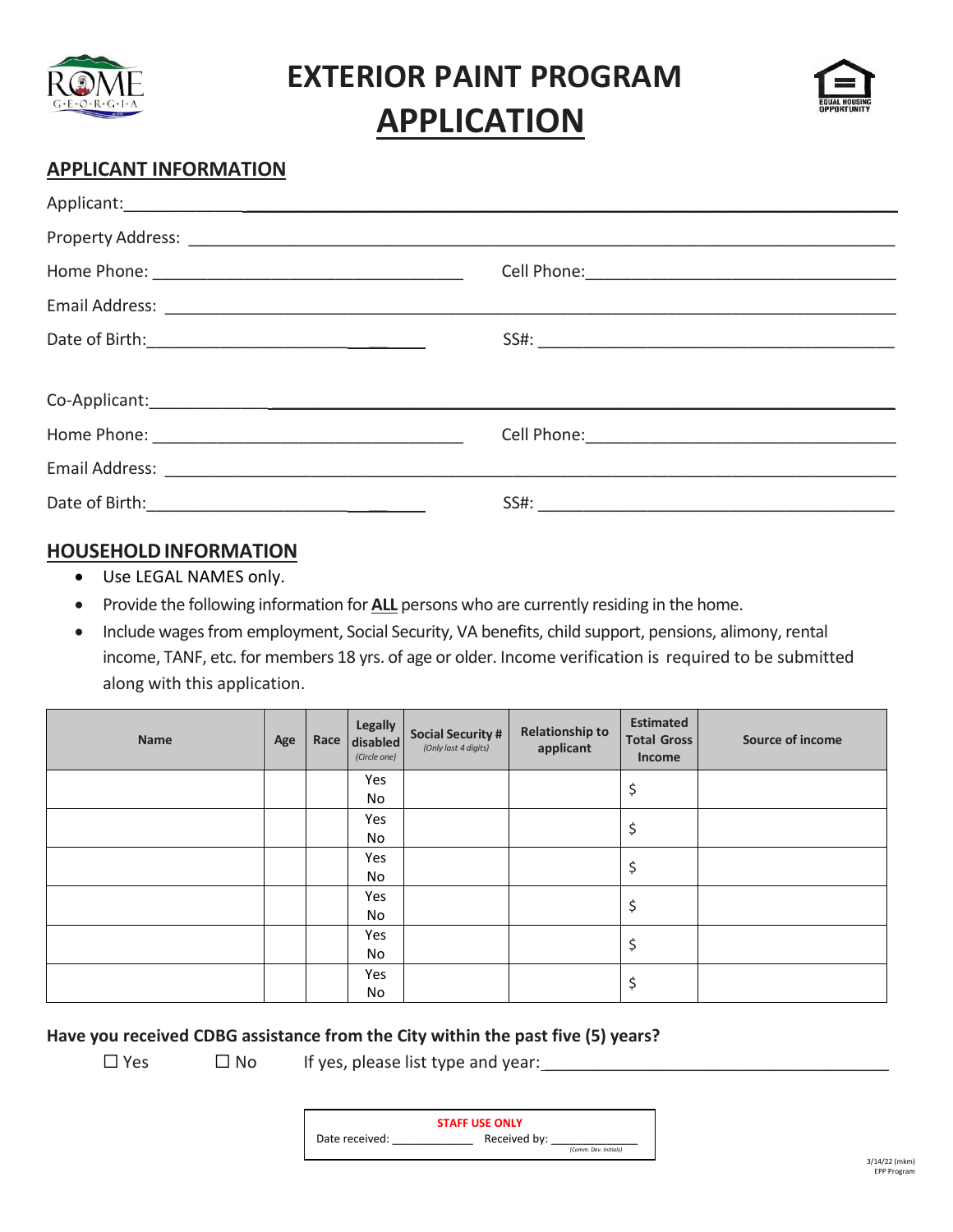**Do any members of the household or an immediate family member (spouse, parent, children, orsiblings) work** (whether full or part time) as an employee of or serve as an elected or appointed official (whether paid or **unpaid)** of the City of Rome, GA? □ Yes □ No

|           | If yes, please indicate the household/family member name & position below: |
|-----------|----------------------------------------------------------------------------|
| Name:     |                                                                            |
|           |                                                                            |
| Position: | Department:                                                                |

## **ASSETS**

Please list all assets and account balances/values for the Applicant and Co-applicant. All information provided will be verified.

| <b>Type of Account</b>   | Applicant | Co-applicant                  | <b>Other household</b><br>member |
|--------------------------|-----------|-------------------------------|----------------------------------|
|                          |           | List account balance or value |                                  |
| Checking account         | \$        |                               |                                  |
| Savings account          | \$        | Ś                             | \$                               |
| Credit Union             | \$        | ς                             | \$                               |
| Stocks & Bonds           | \$        | \$                            | \$                               |
| <b>Mutual funds</b>      | \$        | ς                             | \$                               |
| IRA account              | \$        | \$                            | \$                               |
| <b>Employer pensions</b> | \$        | ς                             | \$                               |
| Other:                   | \$        | Ś                             | \$                               |
| Other:                   | \$        |                               |                                  |

## **PROPERTY INFORMATION**

|                                                                                                                                                                                                                                                                          |                        |                     | Type of structure: Type of structure: |
|--------------------------------------------------------------------------------------------------------------------------------------------------------------------------------------------------------------------------------------------------------------------------|------------------------|---------------------|---------------------------------------|
| Do you have homeowner's insurance?<br>If yes, please indicate the company & policy number below:                                                                                                                                                                         | $\square$ Yes          | $\Box$ No           |                                       |
|                                                                                                                                                                                                                                                                          |                        |                     |                                       |
| Are property taxes current? $\Box$ Yes<br>If no, please explain: The same state of the state of the state of the state of the state of the state of the state of the state of the state of the state of the state of the state of the state of the state of the state of | $\square$ No           |                     |                                       |
| Please check which materials/surfaces on your home you would like to have painted? (check all that apply)                                                                                                                                                                |                        |                     |                                       |
| $\Box$ Hardie Plank siding                                                                                                                                                                                                                                               | $\Box$ Brick           | $\Box$ Vinyl        | $\Box$ Wood                           |
| $\Box$ Engineered wood $\Box$ Brick veneer                                                                                                                                                                                                                               |                        | $\Box$ Fiber cement | $\Box$ Aluminum                       |
| $\Box$ Ledge stone                                                                                                                                                                                                                                                       | $\square$ Stone veneer | $\square$ Stucco    | $\Box$ Other:                         |

#### **REMINDERS & PROGRAM INFORMATION**

- Read the Exterior Paint Program Guidelines thoroughly.
- Please keep in mind that not ALL your desired repairs are program eligible. This program only allows for exterior painting of the home.
- This program does NOT cover extensive repairs. Minor repairs such as reattaching already existing good condition siding and re-doing caulking are permitted. Staff will determine eligibility.